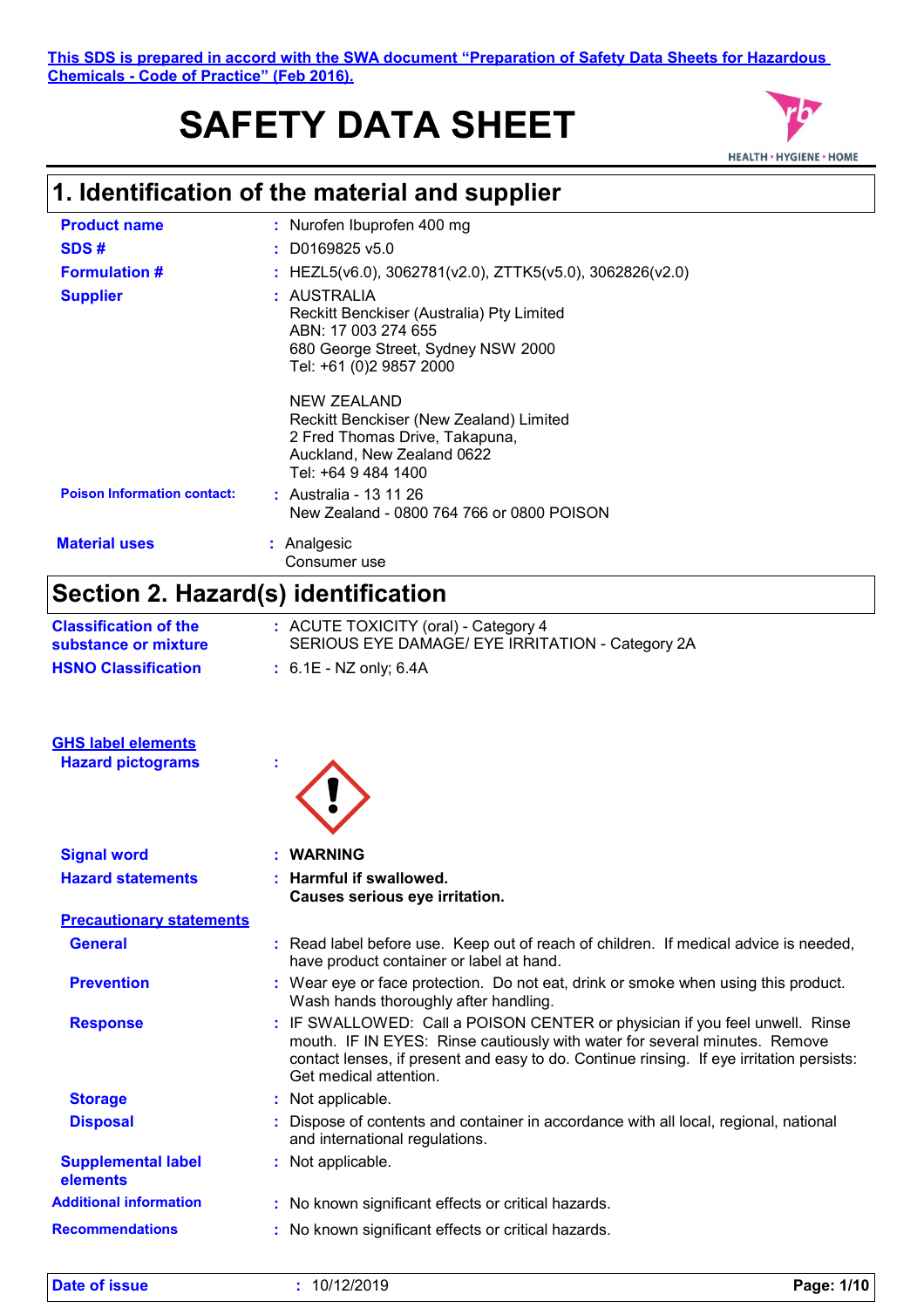## **Section 2. Hazard(s) identification**

**Recommendations :** No known significant effects or critical hazards.

**Other hazards which do not :** None known. **result in classification**

## **Section 3. Composition and ingredient information**

**Substance/mixture :**

: Mixture

| <b>Ingredient name</b> | $%$ (w/w)   | <b>CAS number</b> |
|------------------------|-------------|-------------------|
| ibuprofen              | ≥30 - ≤60   | 15687-27-1        |
| sucrose                | $≥10 - ≤30$ | $57-50-1$         |
| Talc                   | $\leq 10$   | 14807-96-6        |

 **Other Non-hazardous ingredients to 100%**

**Occupational exposure limits, if available, are listed in Section 8.**

### **Section 4. First aid measures**

#### **Description of necessary first aid measures**

**Date of issue b Page:** 20/12/2019

| Eye contact         | : Immediately flush eyes with plenty of water, occasionally lifting the upper and lower<br>eyelids. Check for and remove any contact lenses. Continue to rinse for at least 10<br>minutes. Get medical attention.                                                                                                                                                                                                                                                                                                                                                                                                                                                                                                                                                                                                             |
|---------------------|-------------------------------------------------------------------------------------------------------------------------------------------------------------------------------------------------------------------------------------------------------------------------------------------------------------------------------------------------------------------------------------------------------------------------------------------------------------------------------------------------------------------------------------------------------------------------------------------------------------------------------------------------------------------------------------------------------------------------------------------------------------------------------------------------------------------------------|
| <b>Inhalation</b>   | : Remove victim to fresh air and keep at rest in a position comfortable for breathing.<br>If not breathing, if breathing is irregular or if respiratory arrest occurs, provide<br>artificial respiration or oxygen by trained personnel. It may be dangerous to the<br>person providing aid to give mouth-to-mouth resuscitation. Get medical attention if<br>adverse health effects persist or are severe. If unconscious, place in recovery<br>position and get medical attention immediately. Maintain an open airway. Loosen<br>tight clothing such as a collar, tie, belt or waistband.                                                                                                                                                                                                                                  |
| <b>Skin contact</b> | : Flush contaminated skin with plenty of water. Remove contaminated clothing and<br>shoes. Get medical attention if symptoms occur. Wash clothing before reuse.<br>Clean shoes thoroughly before reuse.                                                                                                                                                                                                                                                                                                                                                                                                                                                                                                                                                                                                                       |
| <b>Ingestion</b>    | : Wash out mouth with water. Remove dentures if any. Remove victim to fresh air<br>and keep at rest in a position comfortable for breathing. If material has been<br>swallowed and the exposed person is conscious, give small quantities of water to<br>drink. Stop if the exposed person feels sick as vomiting may be dangerous. Do not<br>induce vomiting unless directed to do so by medical personnel. If vomiting occurs,<br>the head should be kept low so that vomit does not enter the lungs. Get medical<br>attention. If necessary, call a poison center or physician. Never give anything by<br>mouth to an unconscious person. If unconscious, place in recovery position and get<br>medical attention immediately. Maintain an open airway. Loosen tight clothing such<br>as a collar, tie, belt or waistband. |

| <b>Most important symptoms/effects, acute and delayed</b> |                                                                                            |  |  |
|-----------------------------------------------------------|--------------------------------------------------------------------------------------------|--|--|
| <b>Potential acute health effects</b>                     |                                                                                            |  |  |
| <b>Eye contact</b>                                        | : Causes serious eye irritation.                                                           |  |  |
| <b>Inhalation</b>                                         | : No known significant effects or critical hazards.                                        |  |  |
| <b>Skin contact</b>                                       | : No known significant effects or critical hazards.                                        |  |  |
| <b>Ingestion</b>                                          | $:$ Harmful if swallowed.                                                                  |  |  |
| <b>Over-exposure signs/symptoms</b>                       |                                                                                            |  |  |
| Eye contact                                               | : Adverse symptoms may include the following:<br>pain or irritation<br>watering<br>redness |  |  |
| <b>Inhalation</b>                                         | : No specific data.                                                                        |  |  |
| <b>Skin contact</b>                                       | : No specific data.                                                                        |  |  |
|                                                           |                                                                                            |  |  |

| Page: 2/10 |  |
|------------|--|
|------------|--|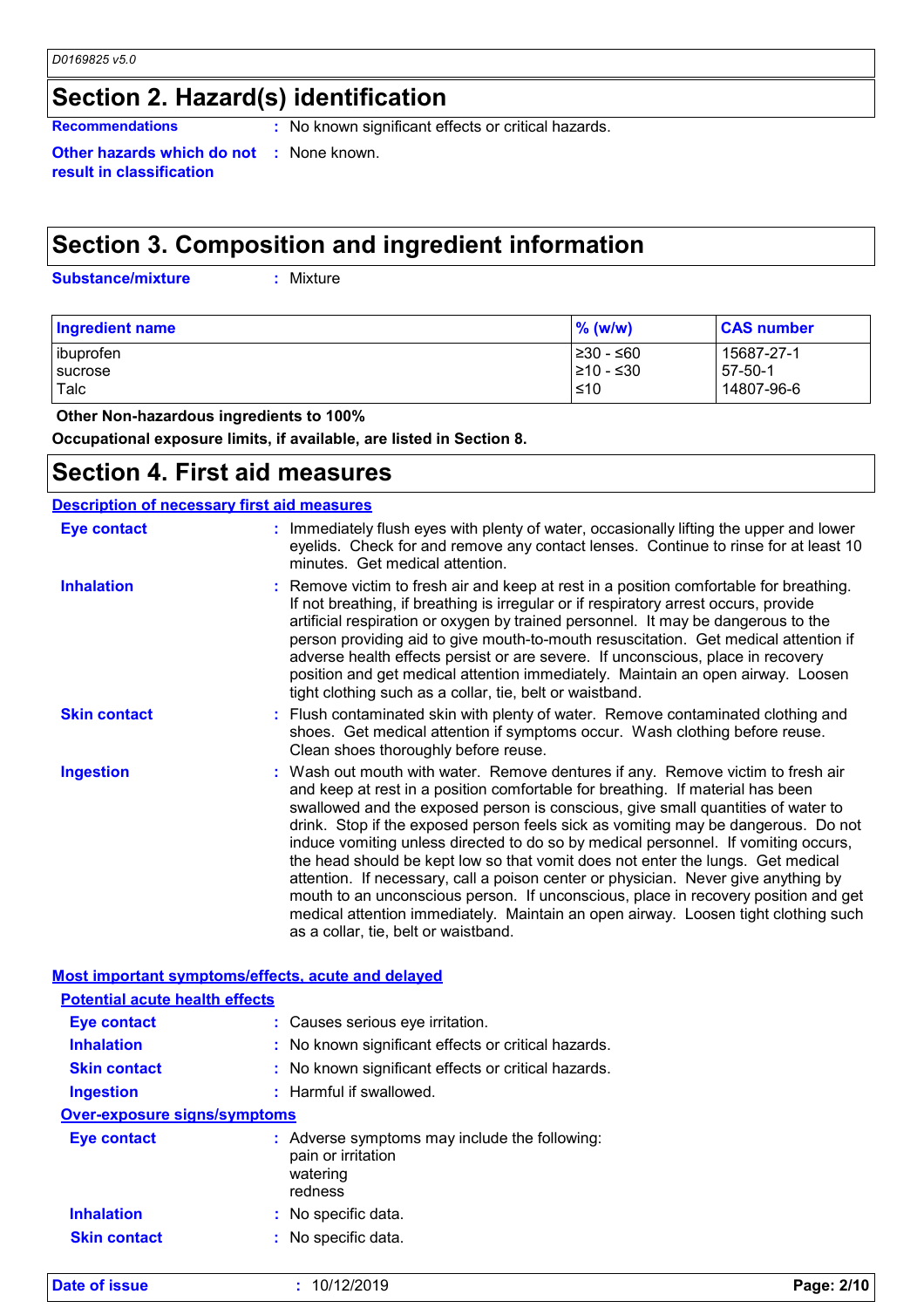## **Section 4. First aid measures**

| <b>Ingestion</b>                  | : No specific data.                                                                                                                                                           |
|-----------------------------------|-------------------------------------------------------------------------------------------------------------------------------------------------------------------------------|
|                                   | Indication of immediate medical attention and special treatment needed, if necessary                                                                                          |
| <b>Notes to physician</b>         | : Treat symptomatically. Contact poison treatment specialist immediately if large<br>quantities have been ingested or inhaled.                                                |
| <b>Specific treatments</b>        | : No specific treatment.                                                                                                                                                      |
| <b>Protection of first-aiders</b> | : No action shall be taken involving any personal risk or without suitable training. It<br>may be dangerous to the person providing aid to give mouth-to-mouth resuscitation. |

**See toxicological information (Section 11)**

| <b>Section 5. Fire-fighting measures</b>               |                                                                                                                                                                                                     |
|--------------------------------------------------------|-----------------------------------------------------------------------------------------------------------------------------------------------------------------------------------------------------|
| <b>Extinguishing media</b>                             |                                                                                                                                                                                                     |
| <b>Suitable extinguishing</b><br>media                 | : Use an extinguishing agent suitable for the surrounding fire.                                                                                                                                     |
| Unsuitable extinguishing<br>media                      | : None known.                                                                                                                                                                                       |
| <b>Specific hazards arising</b><br>from the chemical   | : No specific fire or explosion hazard.                                                                                                                                                             |
| <b>Hazardous thermal</b><br>decomposition products     | : No specific data.                                                                                                                                                                                 |
| <b>Special protective actions</b><br>for fire-fighters | : Promptly isolate the scene by removing all persons from the vicinity of the incident if<br>there is a fire. No action shall be taken involving any personal risk or without<br>suitable training. |
| <b>Special protective actions</b><br>for fire-fighters | : Fire-fighters should wear appropriate protective equipment and self-contained<br>breathing apparatus (SCBA) with a full face-piece operated in positive pressure<br>mode.                         |

## **Section 6. Accidental release measures**

|                                                              | <b>Personal precautions, protective equipment and emergency procedures</b>                                                                                                                                                                                                                                                                                                                                                                       |
|--------------------------------------------------------------|--------------------------------------------------------------------------------------------------------------------------------------------------------------------------------------------------------------------------------------------------------------------------------------------------------------------------------------------------------------------------------------------------------------------------------------------------|
| For non-emergency<br>personnel                               | : No action shall be taken involving any personal risk or without suitable training.<br>Evacuate surrounding areas. Keep unnecessary and unprotected personnel from<br>entering. Do not touch or walk through spilled material. Provide adequate<br>ventilation. Wear appropriate respirator when ventilation is inadequate. Put on<br>appropriate personal protective equipment.                                                                |
| For emergency responders :                                   | If specialized clothing is required to deal with the spillage, take note of any<br>information in Section 8 on suitable and unsuitable materials. See also the<br>information in "For non-emergency personnel".                                                                                                                                                                                                                                  |
| <b>Environmental precautions</b>                             | : Avoid dispersal of spilled material and runoff and contact with soil, waterways,<br>drains and sewers. Inform the relevant authorities if the product has caused<br>environmental pollution (sewers, waterways, soil or air).                                                                                                                                                                                                                  |
| <b>Methods and materials for containment and cleaning up</b> |                                                                                                                                                                                                                                                                                                                                                                                                                                                  |
| <b>Small spill</b>                                           | : Move containers from spill area. Avoid dust generation. Using a vacuum with<br>HEPA filter will reduce dust dispersal. Place spilled material in a designated,<br>labeled waste container. Dispose of via a licensed waste disposal contractor.                                                                                                                                                                                                |
| <b>Large spill</b>                                           | Move containers from spill area. Approach release from upwind. Prevent entry into<br>sewers, water courses, basements or confined areas. Avoid dust generation. Do<br>not dry sweep. Vacuum dust with equipment fitted with a HEPA filter and place in a<br>closed, labeled waste container. Dispose of via a licensed waste disposal<br>contractor. Note: see Section 1 for emergency contact information and Section 13<br>for waste disposal. |
| <b>Date of issue</b>                                         | : 10/12/2019<br>Page: 3/10                                                                                                                                                                                                                                                                                                                                                                                                                       |

| Page: 3/10 |  |
|------------|--|
|            |  |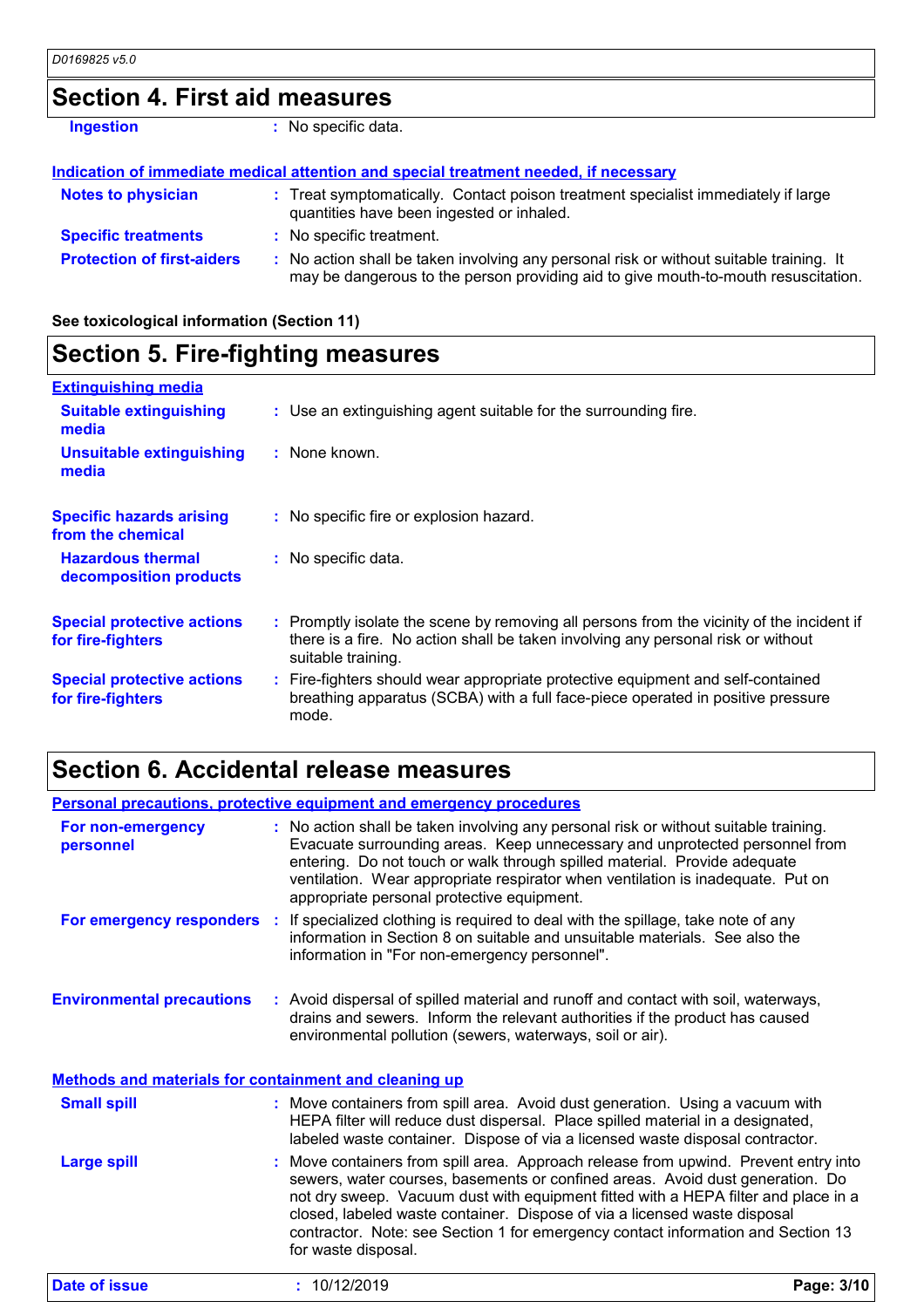## **Section 6. Accidental release measures**

**See Section 1 for emergency contact information.**

**See Section 8 for information on appropriate personal protective equipment.**

**See Section 13 for additional waste treatment information.**

## **Section 7. Handling and storage**

**Precautions for safe handling**

| <b>Protective measures</b>                                                       | : Put on appropriate personal protective equipment (see Section 8). Do not ingest.<br>Avoid contact with eyes, skin and clothing. Keep in the original container or an<br>approved alternative made from a compatible material, kept tightly closed when not<br>in use. Empty containers retain product residue and can be hazardous. Do not<br>reuse container.                                                                                                                                                                                                                   |
|----------------------------------------------------------------------------------|------------------------------------------------------------------------------------------------------------------------------------------------------------------------------------------------------------------------------------------------------------------------------------------------------------------------------------------------------------------------------------------------------------------------------------------------------------------------------------------------------------------------------------------------------------------------------------|
| <b>Advice on general</b><br>occupational hygiene                                 | : Eating, drinking and smoking should be prohibited in areas where this material is<br>handled, stored and processed. Workers should wash hands and face before<br>eating, drinking and smoking. Remove contaminated clothing and protective<br>equipment before entering eating areas. See also Section 8 for additional<br>information on hygiene measures.                                                                                                                                                                                                                      |
| <b>Conditions for safe storage,</b><br>including any<br><b>incompatibilities</b> | : Store in accordance with local regulations. Store in original container protected<br>from direct sunlight in a dry, cool and well-ventilated area, away from incompatible<br>materials (see Section 10) and food and drink. Keep container tightly closed and<br>sealed until ready for use. Containers that have been opened must be carefully<br>resealed and kept upright to prevent leakage. Do not store in unlabeled containers.<br>Use appropriate containment to avoid environmental contamination. See Section 10<br>for incompatible materials before handling or use. |

## **Section 8. Exposure controls and personal protection**

#### **Control parameters**

#### **Australia**

#### **Occupational exposure limits**

| <b>Ingredient name</b> | <b>Exposure limits</b>                                                         |
|------------------------|--------------------------------------------------------------------------------|
| I sucrose              | Safe Work Australia (Australia, 4/2018).<br>TWA: 10 mg/m <sup>3</sup> 8 hours. |

#### **New Zealand**

**Occupational exposure limits : No exposure standard allocated.**

| <b>Ingredient name</b> | <b>Exposure limits</b>                                     |
|------------------------|------------------------------------------------------------|
| sucrose                | NZ HSWA 2015 (New Zealand, 11/2017).                       |
|                        | WES-TWA: 10 mg/m <sup>3</sup> 8 hours. Form: The value for |
|                        | inhalable dust containing no asbestos and less than 1%     |
|                        | free silica.                                               |

| <b>Appropriate engineering</b><br><b>controls</b> | : Good general ventilation should be sufficient to control worker exposure to airborne<br>contaminants.                                                                                                                                                                                                                         |
|---------------------------------------------------|---------------------------------------------------------------------------------------------------------------------------------------------------------------------------------------------------------------------------------------------------------------------------------------------------------------------------------|
| <b>Environmental exposure</b><br><b>controls</b>  | : Emissions from ventilation or work process equipment should be checked to ensure<br>they comply with the requirements of environmental protection legislation. In some<br>cases, fume scrubbers, filters or engineering modifications to the process<br>equipment will be necessary to reduce emissions to acceptable levels. |

| <b>Individual protection measures</b><br><b>Hygiene measures</b> | : Wash hands, forearms and face thoroughly after handling chemical products, before<br>eating, smoking and using the lavatory and at the end of the working period.<br>Appropriate techniques should be used to remove potentially contaminated clothing.<br>Wash contaminated clothing before reusing. Ensure that eyewash stations and<br>safety showers are close to the workstation location. |
|------------------------------------------------------------------|---------------------------------------------------------------------------------------------------------------------------------------------------------------------------------------------------------------------------------------------------------------------------------------------------------------------------------------------------------------------------------------------------|
|------------------------------------------------------------------|---------------------------------------------------------------------------------------------------------------------------------------------------------------------------------------------------------------------------------------------------------------------------------------------------------------------------------------------------------------------------------------------------|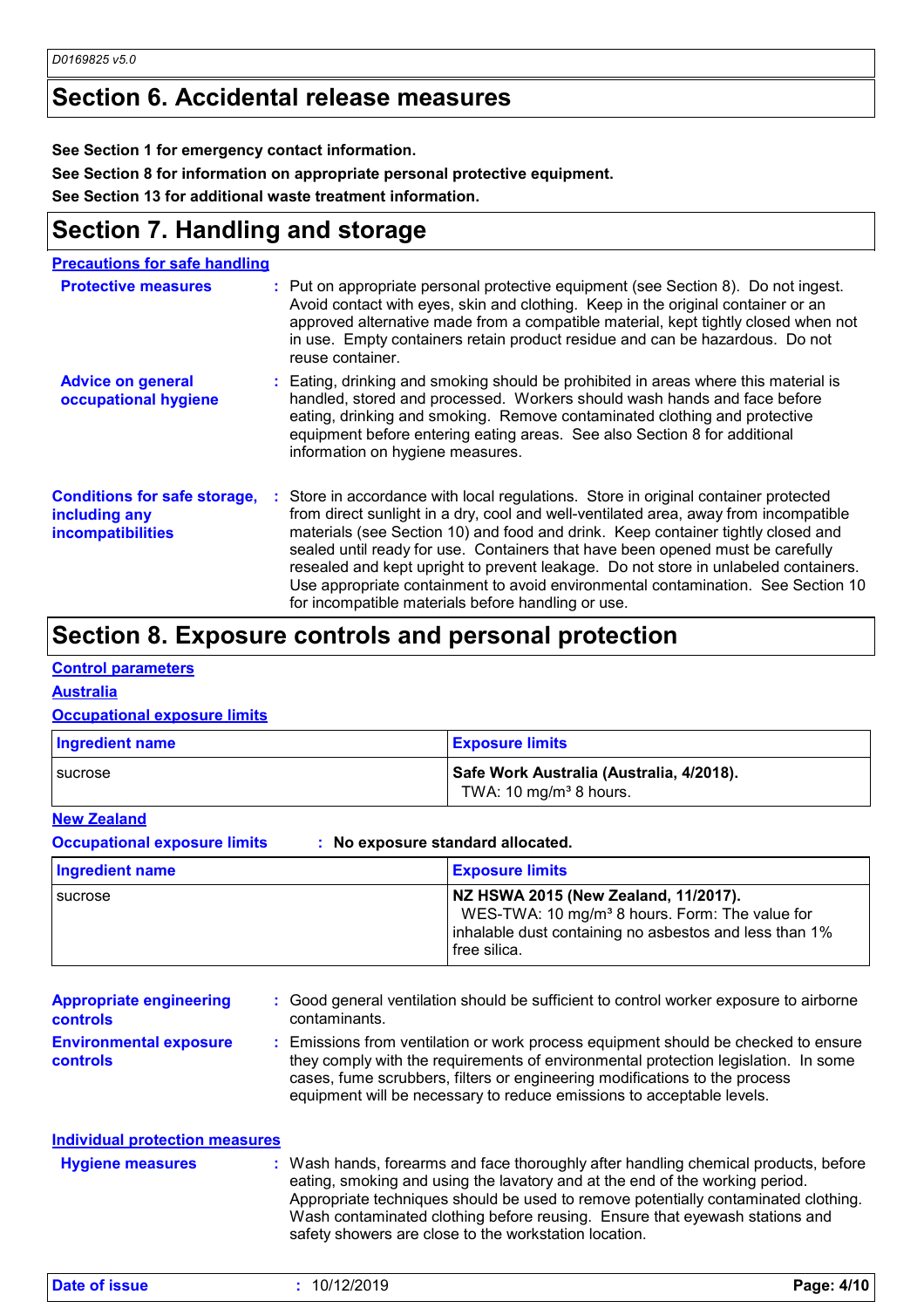## **Section 8. Exposure controls and personal protection**

| <b>Eye/face protection</b>    | : Safety eyewear complying with an approved standard should be used when a risk<br>assessment indicates this is necessary to avoid exposure to liquid splashes, mists,<br>gases or dusts. If contact is possible, the following protection should be worn,<br>unless the assessment indicates a higher degree of protection: chemical splash<br>goggles.                                                                                                                                                                                                                                                                  |
|-------------------------------|---------------------------------------------------------------------------------------------------------------------------------------------------------------------------------------------------------------------------------------------------------------------------------------------------------------------------------------------------------------------------------------------------------------------------------------------------------------------------------------------------------------------------------------------------------------------------------------------------------------------------|
| <b>Skin protection</b>        |                                                                                                                                                                                                                                                                                                                                                                                                                                                                                                                                                                                                                           |
| <b>Hand protection</b>        | : Chemical-resistant, impervious gloves complying with an approved standard should<br>be worn at all times when handling chemical products if a risk assessment indicates<br>this is necessary. Considering the parameters specified by the glove manufacturer,<br>check during use that the gloves are still retaining their protective properties. It<br>should be noted that the time to breakthrough for any glove material may be<br>different for different glove manufacturers. In the case of mixtures, consisting of<br>several substances, the protection time of the gloves cannot be accurately<br>estimated. |
| <b>Body protection</b>        | : Personal protective equipment for the body should be selected based on the task<br>being performed and the risks involved and should be approved by a specialist<br>before handling this product.                                                                                                                                                                                                                                                                                                                                                                                                                       |
| <b>Other skin protection</b>  | : Appropriate footwear and any additional skin protection measures should be<br>selected based on the task being performed and the risks involved and should be<br>approved by a specialist before handling this product.                                                                                                                                                                                                                                                                                                                                                                                                 |
| <b>Respiratory protection</b> | : Based on the hazard and potential for exposure, select a respirator that meets the<br>appropriate standard or certification. Respirators must be used according to a<br>respiratory protection program to ensure proper fitting, training, and other important<br>aspects of use.                                                                                                                                                                                                                                                                                                                                       |

# **Section 9. Physical and chemical properties**

| <b>Appearance</b>                                 |                                                                                         |
|---------------------------------------------------|-----------------------------------------------------------------------------------------|
| <b>Physical state</b>                             | : Solid. [A white, sugar coated, round tablet printed with an identifying logo in red.] |
| <b>Color</b>                                      | : White. [Light]                                                                        |
| <b>Odor</b>                                       | : Not available.                                                                        |
| <b>Odor threshold</b>                             | : Not available.                                                                        |
| pH                                                | : Not available.                                                                        |
| <b>Melting point</b>                              | : Not available.                                                                        |
| <b>Boiling point</b>                              | : Not available.                                                                        |
| <b>Flash point</b>                                | : Not available.                                                                        |
| <b>Evaporation rate</b>                           | : Not available.                                                                        |
| <b>Flammability (solid, gas)</b>                  | : Not available.                                                                        |
| Lower and upper explosive<br>(flammable) limits   | : Not available.                                                                        |
| <b>Vapor pressure</b>                             | : Not available.                                                                        |
| <b>Vapor density</b>                              | : Not available.                                                                        |
| <b>Relative density</b>                           | : Not available.                                                                        |
| <b>Solubility</b>                                 | : Soluble in the following materials: cold water and hot water.                         |
| <b>Solubility in water</b>                        | : Not available.                                                                        |
| <b>Partition coefficient: n-</b><br>octanol/water | : Not available.                                                                        |
| <b>Auto-ignition temperature</b>                  | : Not available.                                                                        |
| <b>Decomposition temperature</b>                  | : Not available.                                                                        |
| <b>Viscosity</b>                                  | : Not available.                                                                        |
| Flow time (ISO 2431)                              | : Not available.                                                                        |
|                                                   |                                                                                         |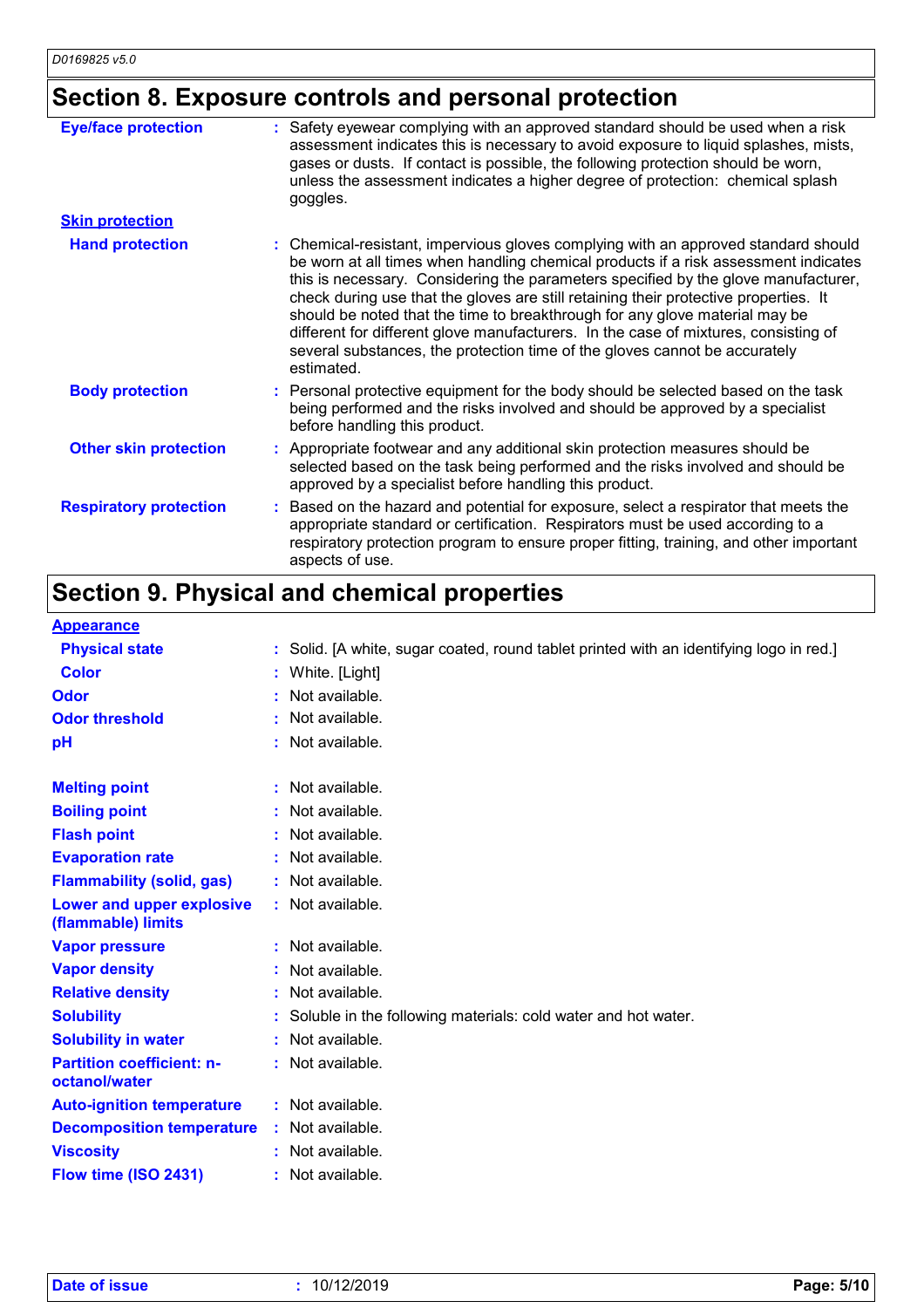## **Section 10. Stability and reactivity**

| <b>Reactivity</b>                            | : No specific test data related to reactivity available for this product or its ingredients.              |
|----------------------------------------------|-----------------------------------------------------------------------------------------------------------|
| <b>Chemical stability</b>                    | : The product is stable.                                                                                  |
| <b>Possibility of hazardous</b><br>reactions | : Under normal conditions of storage and use, hazardous reactions will not occur.                         |
| <b>Conditions to avoid</b>                   | : No specific data.                                                                                       |
| <b>Incompatible materials</b>                | No specific data.<br>t.                                                                                   |
| <b>Hazardous decomposition</b><br>products   | : Under normal conditions of storage and use, hazardous decomposition products<br>should not be produced. |

## **Section 11. Toxicological information**

#### **Information on toxicological effects**

| <b>Product/ingredient name</b>                           | <b>Result</b>                                                       |                | <b>Species</b> |              | <b>Dose</b> |                                            | <b>Exposure</b>          |  |
|----------------------------------------------------------|---------------------------------------------------------------------|----------------|----------------|--------------|-------------|--------------------------------------------|--------------------------|--|
| ibuprofen<br>sucrose                                     | LD50 Oral<br>LD50 Oral                                              |                | Rat<br>Rat     |              |             | 636 mg/kg<br>29700 mg/kg                   | $\overline{\phantom{a}}$ |  |
| <b>Conclusion/Summary</b><br><b>Irritation/Corrosion</b> | : Based on available data, the classification criteria are not met. |                |                |              |             |                                            |                          |  |
| <b>Product/ingredient name</b>                           | <b>Result</b>                                                       | <b>Species</b> |                | <b>Score</b> |             | <b>Exposure</b>                            | <b>Observation</b>       |  |
| Talc                                                     | Skin - Mild irritant                                                | Human          |                |              |             | 72 hours 300<br>Micrograms<br>Intermittent | $\overline{a}$           |  |
| <b>Conclusion/Summary</b>                                |                                                                     |                |                |              |             |                                            |                          |  |
| <b>Skin</b>                                              | : Based on available data, the classification criteria are not met. |                |                |              |             |                                            |                          |  |
| <b>Eyes</b>                                              | Based on Calculation Method: Causes serious eye irritation.         |                |                |              |             |                                            |                          |  |
| <b>Respiratory</b>                                       | : Based on available data, the classification criteria are not met. |                |                |              |             |                                            |                          |  |
| <b>Sensitization</b><br>Not available.                   |                                                                     |                |                |              |             |                                            |                          |  |
| <b>Conclusion/Summary</b>                                |                                                                     |                |                |              |             |                                            |                          |  |
| <b>Skin</b>                                              | : Based on available data, the classification criteria are not met. |                |                |              |             |                                            |                          |  |
| <b>Respiratory</b>                                       | : Based on available data, the classification criteria are not met. |                |                |              |             |                                            |                          |  |
| <b>Mutagenicity</b>                                      |                                                                     |                |                |              |             |                                            |                          |  |
| Not available.                                           |                                                                     |                |                |              |             |                                            |                          |  |
| <b>Conclusion/Summary</b>                                | : Based on available data, the classification criteria are not met. |                |                |              |             |                                            |                          |  |
| <b>Carcinogenicity</b>                                   |                                                                     |                |                |              |             |                                            |                          |  |
| Not available.                                           |                                                                     |                |                |              |             |                                            |                          |  |
| <b>Conclusion/Summary</b>                                | : Based on available data, the classification criteria are not met. |                |                |              |             |                                            |                          |  |
| <b>Reproductive toxicity</b>                             |                                                                     |                |                |              |             |                                            |                          |  |
| Not available.                                           |                                                                     |                |                |              |             |                                            |                          |  |
| <b>Conclusion/Summary</b>                                | : Based on available data, the classification criteria are not met. |                |                |              |             |                                            |                          |  |
| <b>Teratogenicity</b>                                    |                                                                     |                |                |              |             |                                            |                          |  |
| Not available.                                           |                                                                     |                |                |              |             |                                            |                          |  |
|                                                          |                                                                     |                |                |              |             |                                            |                          |  |
| <b>Conclusion/Summary</b>                                | : Based on available data, the classification criteria are not met. |                |                |              |             |                                            |                          |  |
| <b>Specific target organ toxicity (single exposure)</b>  |                                                                     |                |                |              |             |                                            |                          |  |
| <b>Date of issue</b>                                     | : 10/12/2019                                                        |                |                |              |             |                                            | Page: 6/10               |  |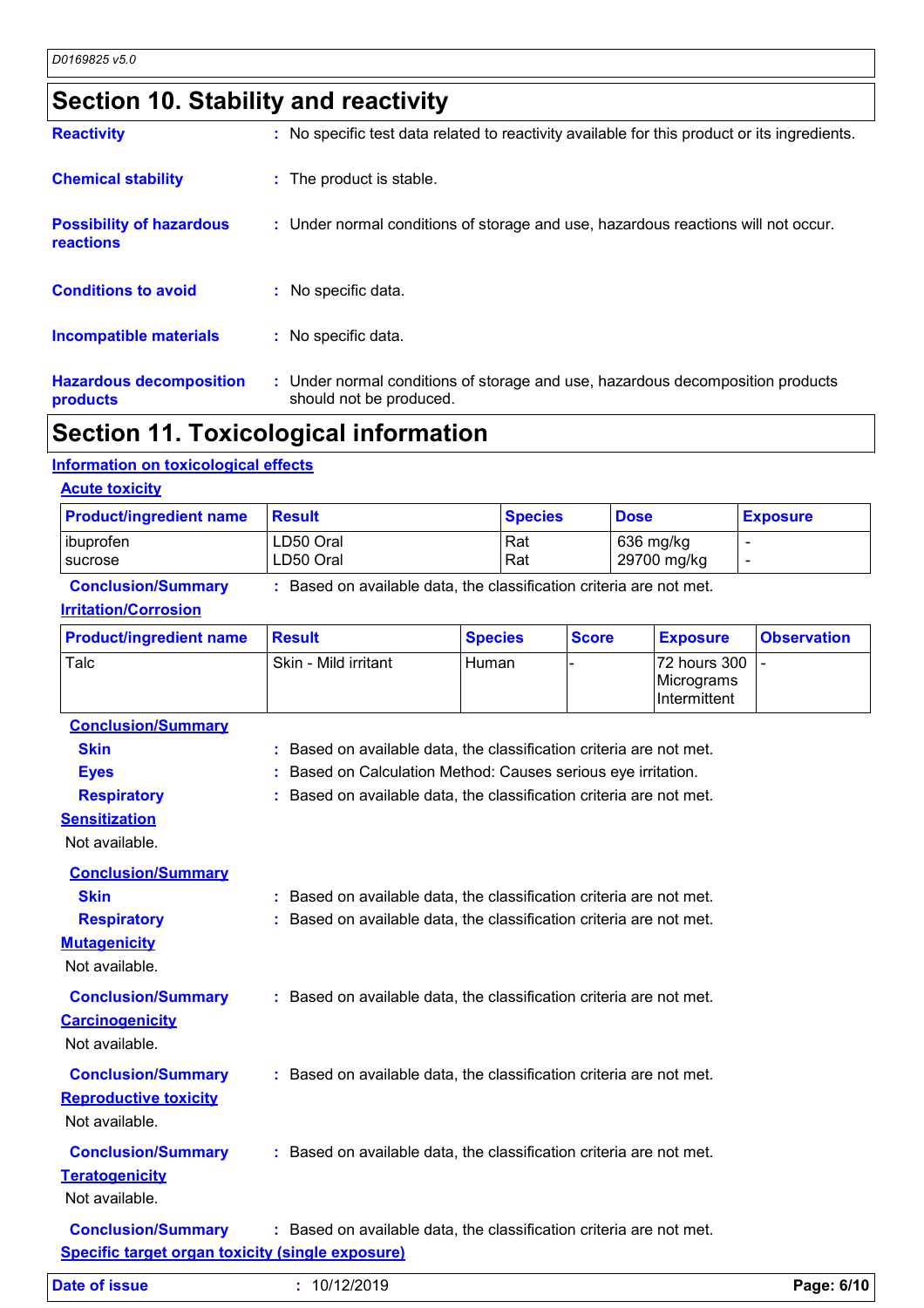## **Section 11. Toxicological information**

| <b>Name</b>                                                                              |                                                                                            | <b>Category</b> | <b>Route of</b><br>exposure | <b>Target organs</b>            |
|------------------------------------------------------------------------------------------|--------------------------------------------------------------------------------------------|-----------------|-----------------------------|---------------------------------|
| ibuprofen                                                                                |                                                                                            | Category 3      | Not applicable.             | Respiratory tract<br>irritation |
| <b>Specific target organ toxicity (repeated exposure)</b>                                |                                                                                            |                 |                             |                                 |
| Not available.                                                                           |                                                                                            |                 |                             |                                 |
| <b>Aspiration hazard</b>                                                                 |                                                                                            |                 |                             |                                 |
| Not available.                                                                           |                                                                                            |                 |                             |                                 |
| <b>Information on the likely</b><br>routes of exposure                                   | : Not available.                                                                           |                 |                             |                                 |
| <b>Potential acute health effects</b>                                                    |                                                                                            |                 |                             |                                 |
| <b>Eye contact</b>                                                                       | : Causes serious eye irritation.                                                           |                 |                             |                                 |
| <b>Inhalation</b>                                                                        | No known significant effects or critical hazards.                                          |                 |                             |                                 |
| <b>Skin contact</b>                                                                      | No known significant effects or critical hazards.                                          |                 |                             |                                 |
| <b>Ingestion</b>                                                                         | : Harmful if swallowed.                                                                    |                 |                             |                                 |
| <b>Symptoms related to the physical, chemical and toxicological characteristics</b>      |                                                                                            |                 |                             |                                 |
| <b>Eye contact</b>                                                                       | : Adverse symptoms may include the following:<br>pain or irritation<br>watering<br>redness |                 |                             |                                 |
| <b>Inhalation</b>                                                                        | No specific data.                                                                          |                 |                             |                                 |
| <b>Skin contact</b>                                                                      | No specific data.                                                                          |                 |                             |                                 |
| <b>Ingestion</b>                                                                         | No specific data.                                                                          |                 |                             |                                 |
| Delayed and immediate effects and also chronic effects from short and long term exposure |                                                                                            |                 |                             |                                 |
| <b>Short term exposure</b>                                                               |                                                                                            |                 |                             |                                 |
| <b>Potential immediate</b><br>effects                                                    | : Not available.                                                                           |                 |                             |                                 |
| <b>Potential delayed effects</b>                                                         | : Not available.                                                                           |                 |                             |                                 |
| Long term exposure                                                                       |                                                                                            |                 |                             |                                 |
| <b>Potential immediate</b><br>effects                                                    | : Not available.                                                                           |                 |                             |                                 |
| <b>Potential delayed effects</b>                                                         | : Not available.                                                                           |                 |                             |                                 |
| <b>Potential chronic health effects</b>                                                  |                                                                                            |                 |                             |                                 |
| Not available.                                                                           |                                                                                            |                 |                             |                                 |
| <b>Conclusion/Summary</b>                                                                | : Based on available data, the classification criteria are not met.                        |                 |                             |                                 |
| <b>General</b>                                                                           | : No known significant effects or critical hazards.                                        |                 |                             |                                 |
| <b>Carcinogenicity</b>                                                                   | No known significant effects or critical hazards.                                          |                 |                             |                                 |
| <b>Mutagenicity</b>                                                                      | : No known significant effects or critical hazards.                                        |                 |                             |                                 |
| <b>Teratogenicity</b>                                                                    | No known significant effects or critical hazards.                                          |                 |                             |                                 |
| <b>Developmental effects</b>                                                             | : No known significant effects or critical hazards.                                        |                 |                             |                                 |
| <b>Fertility effects</b>                                                                 | : No known significant effects or critical hazards.                                        |                 |                             |                                 |
| <b>Numerical measures of toxicity</b>                                                    |                                                                                            |                 |                             |                                 |
| <b>Acute toxicity estimates</b>                                                          |                                                                                            |                 |                             |                                 |

| <b>Route</b> | <b>ATE value</b> |
|--------------|------------------|
| <b>Oral</b>  | 1404.59 mg/kg    |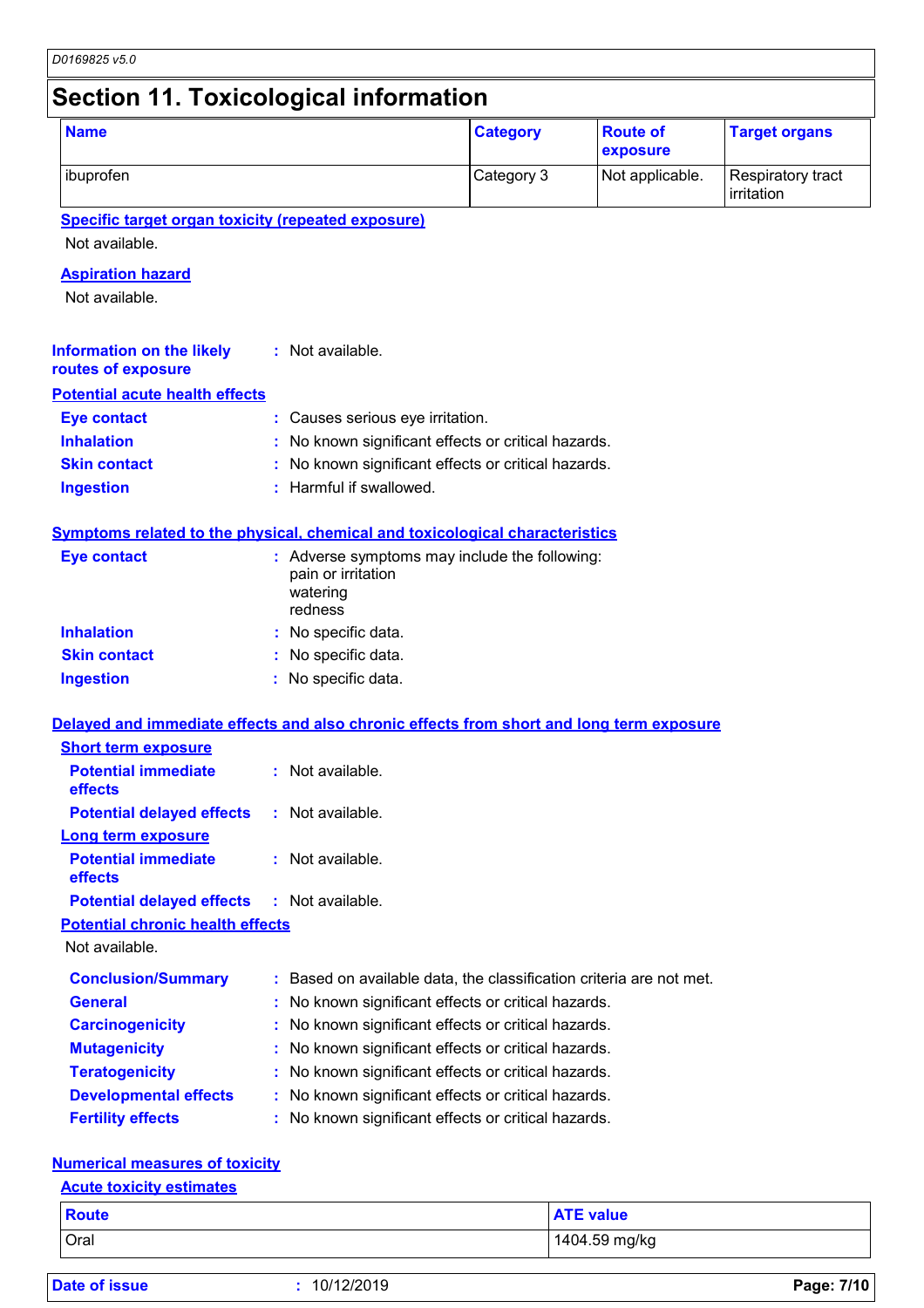## **Section 11. Toxicological information**

## **Section 12. Ecological information**

#### **Toxicity**

| <b>Product/ingredient name</b> | <b>Result</b>                      | <b>Species</b>                                           | <b>Exposure</b> |  |
|--------------------------------|------------------------------------|----------------------------------------------------------|-----------------|--|
| ibuprofen                      | Acute EC50 72.6 mg/l Fresh water   | Crustaceans - Moina macrocopa                            | 48 hours        |  |
|                                | Acute EC50 34.1 mg/l Fresh water   | Daphnia - Daphnia magna -<br><b>Neonate</b>              | 48 hours        |  |
|                                | Acute IC50 77.19 mg/l Fresh water  | Algae - Chlorella vulgaris -<br>Exponential growth phase | 72 hours        |  |
|                                | Acute IC50 77.69 mg/l Fresh water  | Algae - Chlorella vulgaris -<br>Exponential growth phase | 96 hours        |  |
|                                | Acute LC50 >100 mg/l Fresh water   | Fish - Oryzias latipes - Larvae                          | 96 hours        |  |
|                                | Chronic NOEC 10 µg/l Fresh water   | Algae - Pseudokirchneriella<br>subcapitata               | 72 hours        |  |
|                                | Chronic NOEC 1.23 mg/l Fresh water | Daphnia - Daphnia magna -<br><b>Neonate</b>              | 21 days         |  |
|                                | Chronic NOEC 0.1 µg/l Fresh water  | Fish - Oryzias latipes - Embryo                          | 132 days        |  |

#### **Persistence and degradability**

Not available.

#### **Bioaccumulative potential**

| <b>Product/ingredient name</b> | $\blacksquare$ Log $\mathsf{P}_{\mathsf{ow}}$ | <b>BCF</b> | <b>Potential</b> |
|--------------------------------|-----------------------------------------------|------------|------------------|
| ibuprofen                      | $-3.87$                                       |            | low              |
| <b>I</b> sucrose               | - 22<br>. - ت                                 |            | low              |

#### **Mobility in soil**

**Soil/water partition coefficient (K**<sup>oc</sup>)

**:** Not available.

**Other adverse effects** : No known significant effects or critical hazards.

## **Section 13. Disposal considerations**

The generation of waste should be avoided or minimized wherever possible. Disposal of this product, solutions and any by-products should at all times comply with the requirements of environmental protection and waste disposal legislation and any regional local authority requirements. Dispose of surplus and nonrecyclable products via a licensed waste disposal contractor. Waste should not be disposed of untreated to the sewer unless fully compliant with the requirements of all authorities with jurisdiction. Waste packaging should be recycled. Incineration or landfill should only be considered when recycling is not feasible. This material and its container must be disposed of in a safe way. Care should be taken when handling emptied containers that have not been cleaned or rinsed out. Empty containers or liners may retain some product residues. Avoid dispersal of spilled material and runoff and contact with soil, waterways, drains and sewers. **Disposal methods :**

## **Section 14. Transport information**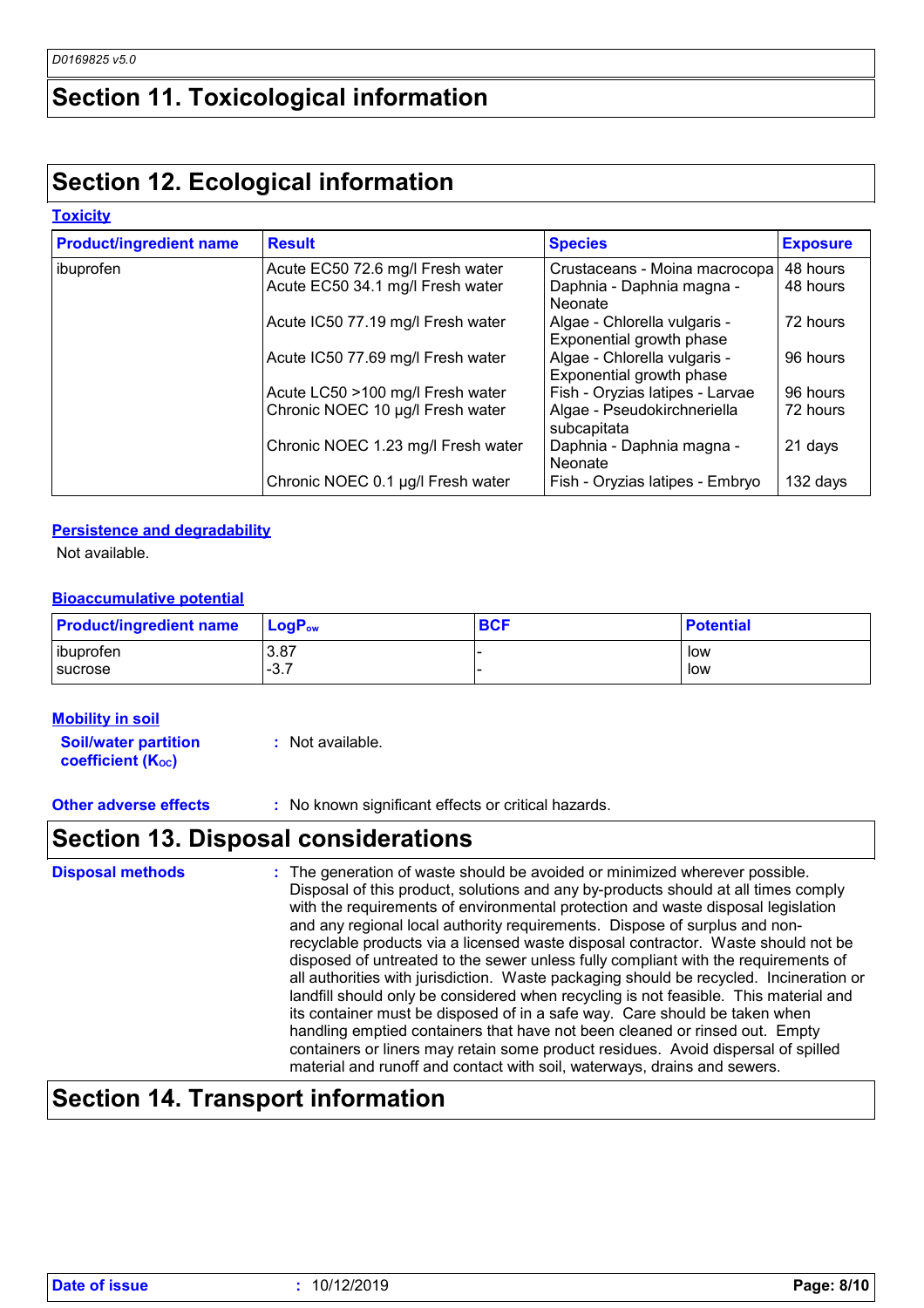## **Section 14. Transport information**

|                                      | <b>ADG</b>               | <b>ADR/RID</b> | <b>IMDG</b>    | <b>IATA</b>    |  |
|--------------------------------------|--------------------------|----------------|----------------|----------------|--|
| <b>UN number</b>                     | Not regulated.           | Not regulated. | Not regulated. | Not regulated. |  |
| <b>UN proper</b><br>shipping name    |                          |                |                |                |  |
| <b>Transport hazard</b><br>class(es) | $\overline{\phantom{0}}$ |                |                |                |  |
| <b>Packing group</b>                 | $\overline{\phantom{0}}$ |                |                |                |  |
| <b>Environmental</b><br>hazards      | No.                      | No.            | No.            | No.            |  |

**Special precautions for user Transport within user's premises:** always transport in closed containers that are **:** upright and secure. Ensure that persons transporting the product know what to do in the event of an accident or spillage.

**Transport in bulk according to Annex II of MARPOL and the IBC Code :** Not available.

## **Section 15. Regulatory information**

#### **Australia inventory (AICS) :** All components are listed or exempted. **Standard Uniform Schedule of Medicine and Poisons Model Work Health and Safety Regulations - Scheduled Substances** No listed substance Not scheduled **New Zealand Inventory of Chemicals (NZIoC) :** All components are listed or exempted. **HSNO Approval Number :** HSR100425 **HSNO Group Standard :** Medicinal Product **Approved Handler Requirement :** No. **Tracking Requirement :** : No.

### **Section 16. Any other relevant information**

| <b>Key to abbreviations</b>                        | : ADG = Australian Dangerous Goods<br>ATE = Acute Toxicity Estimate<br><b>BCF</b> = Bioconcentration Factor<br>GHS = Globally Harmonized System of Classification and Labelling of Chemicals<br>IATA = International Air Transport Association<br>IBC = Intermediate Bulk Container<br><b>IMDG = International Maritime Dangerous Goods</b><br>LogPow = logarithm of the octanol/water partition coefficient<br>MARPOL = International Convention for the Prevention of Pollution From Ships,<br>1973 as modified by the Protocol of 1978. ("Marpol" = marine pollution)<br>NOHSC = National Occupational Health and Safety Commission<br>SUSMP = Standard Uniform Schedule of Medicine and Poisons<br>UN = United Nations |  |
|----------------------------------------------------|----------------------------------------------------------------------------------------------------------------------------------------------------------------------------------------------------------------------------------------------------------------------------------------------------------------------------------------------------------------------------------------------------------------------------------------------------------------------------------------------------------------------------------------------------------------------------------------------------------------------------------------------------------------------------------------------------------------------------|--|
| Date of issue / Date of<br>revision                | : 10/12/2019                                                                                                                                                                                                                                                                                                                                                                                                                                                                                                                                                                                                                                                                                                               |  |
| <b>Version</b>                                     | : 5.0                                                                                                                                                                                                                                                                                                                                                                                                                                                                                                                                                                                                                                                                                                                      |  |
| <b>Procedure used to derive the classification</b> |                                                                                                                                                                                                                                                                                                                                                                                                                                                                                                                                                                                                                                                                                                                            |  |
| <b>Date of issue</b>                               | : 10/12/2019<br>Page: 9/10                                                                                                                                                                                                                                                                                                                                                                                                                                                                                                                                                                                                                                                                                                 |  |